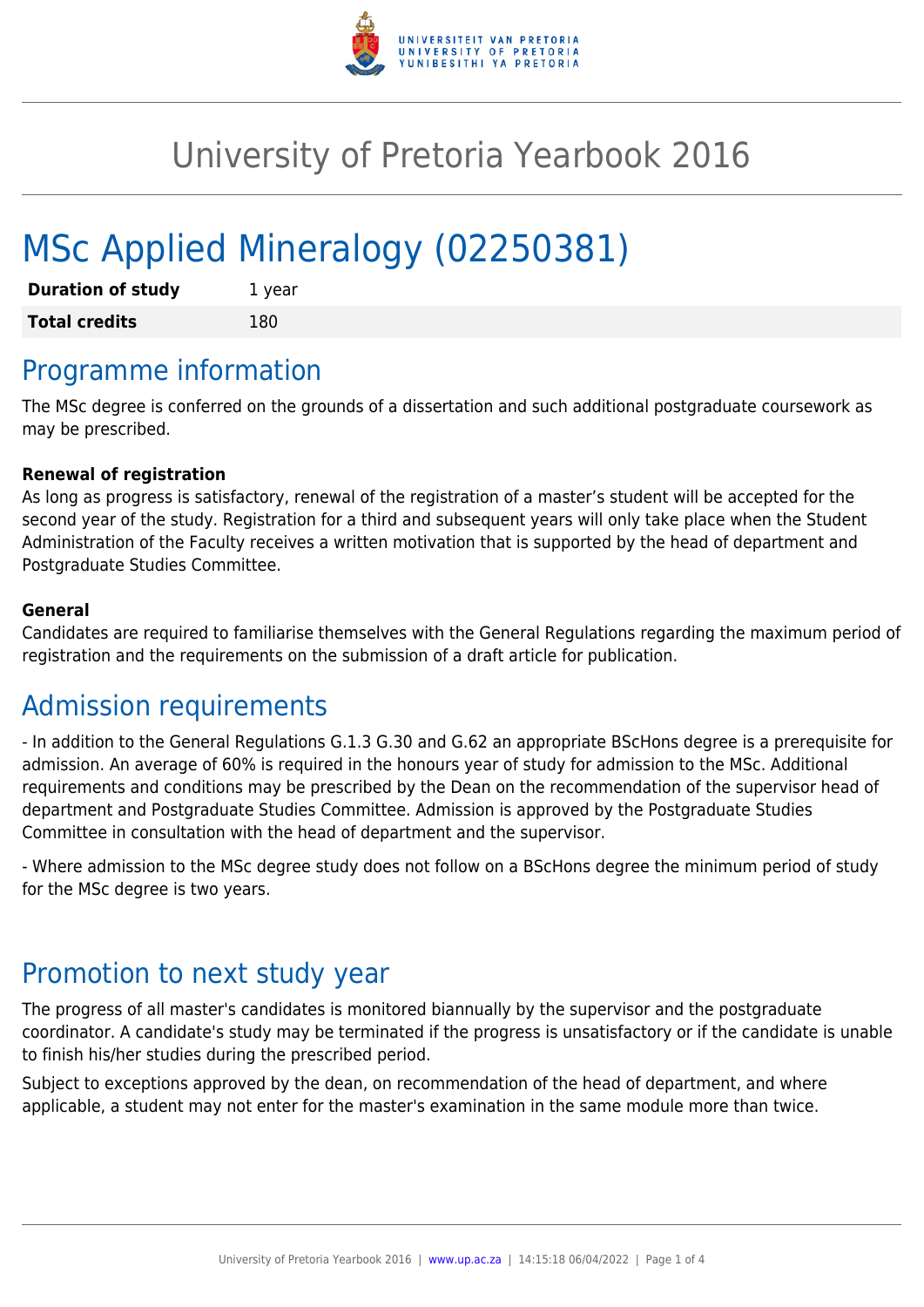

## Pass with distinction

The MSc degree is conferred with distinction to candidates who obtain a final average mark of at least 75% and a mark of at least 75% for the dissertation/mini-dissertation from each of the members of the examination panel. Where a member of the examination panel awards a mark of less than 75% for the dissertation/mini-dissertation, that member of the examination panel must offer, in writing, support for his/her decision, or indicate in writing that he/she supports the examination committee's decision to confer the degree with distinction.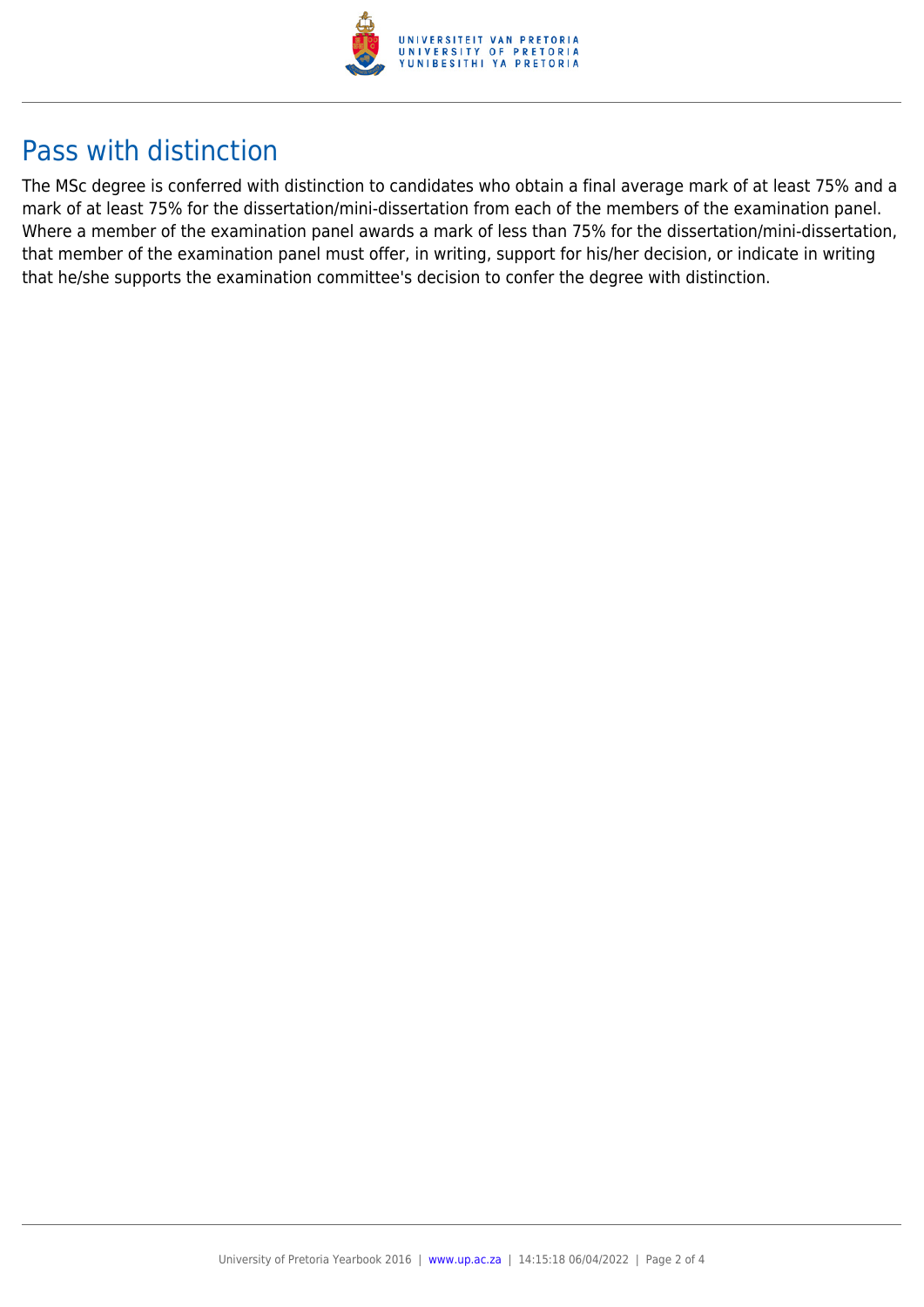

# Curriculum: Year 1

**Minimum credits: 180**

#### **Core modules**

#### **Dissertation: Applied mineralogy 890 (TMN 890)**

| 180.00            |
|-------------------|
| No prerequisites. |
| English           |
| Geology           |
| Year              |
|                   |